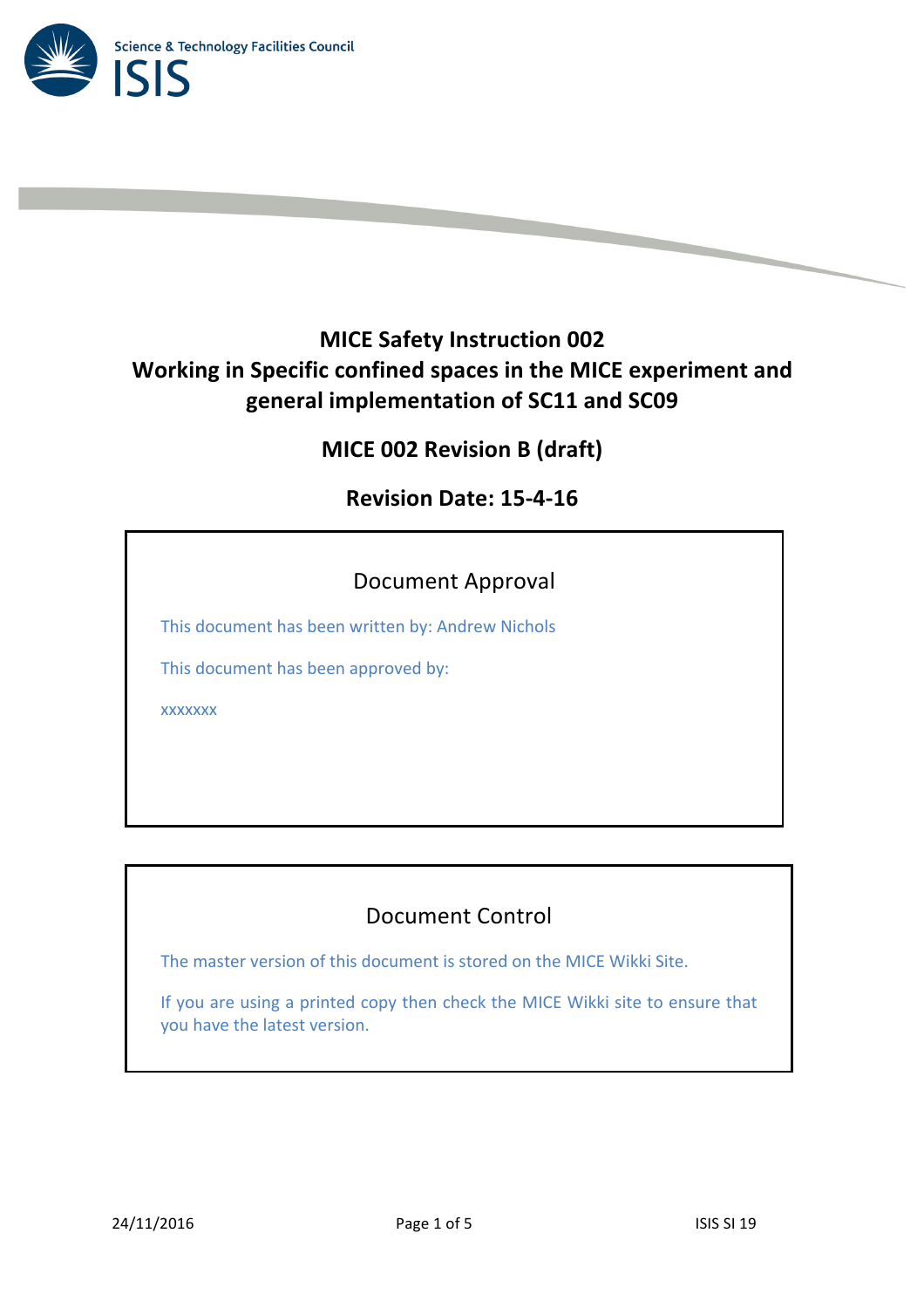## **1. Introduction**

This document sets out how STFC safety codes 11, Working in confined spaces, (SC11) and STFC Safety code 9, working at height (SC09) will be implemented within the MICE experiment and in particular it describes the special requirements for working inside and above the partial return yoke (PRY)

The above codes require that steps are taken by STFC to ensure that all employees and visitors *do not* work in confined spaces, or at height when it can be avoided, but when such work cannot be avoided, it must be controlled by a suitable system of work that includes a risk assessment and authorisation to work that describe escape and emergency procedures

This instruction supplements the above safety codes, but does not replace them

Confined space permits to work are only issued by suitably trained personnel who are not directly connected with the task in hand. Permits to work are only issued on receipt of risk assessments and method statements that are deemed acceptable by the Hall Manager

Names and contact details of those with positions of responsibility are given in appendix A

### **2. Related Documents**

STFC SHE Code 11 (SC11), Working in confined spaces

STFC SHE Code 9 (SC09), Working at Height

### **3. Definitions**

Definitions of personnel duties and workplace situations are as described in SC11, above, but with the addition of:

#### **MICE User**

Any participant in the MICE experiment who is not responsible for issuing permits to work; this includes STFC employees and all registered collaborating visitors to the MICE experiment

#### **MICE Premises**

All areas of MICE's RAL experimental and administrative infrastructure, included in RAL buildings R5.2, R9, R76, and R78. The Partial Return Yoke (PRY) is described uniquely as a hazardous area.

#### **MICE Hall Manager**

Responsible for the safe day-to-day working in MICE premises, as defined above; responsible for issuing and cancelling confined space permits to work as described in SC11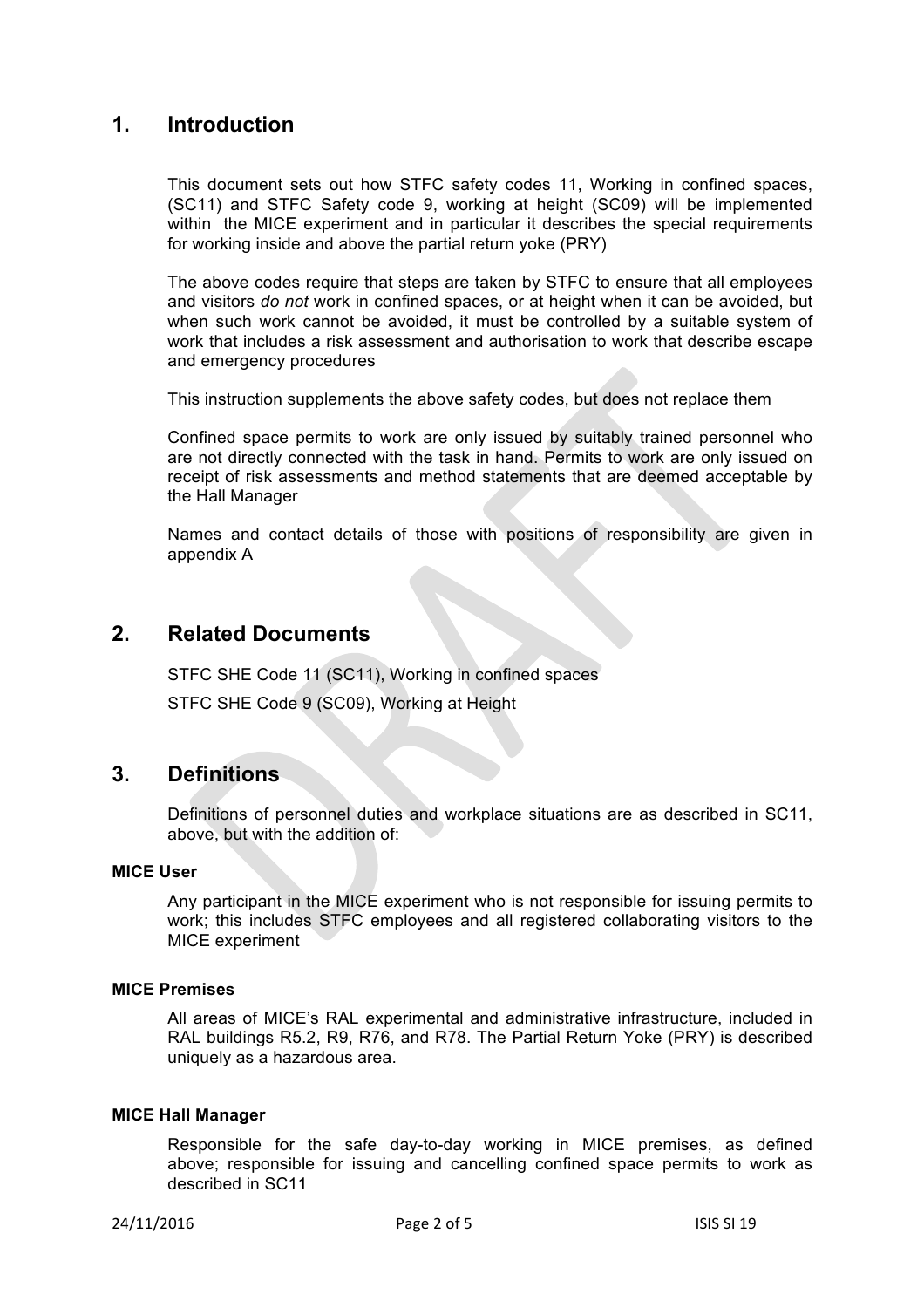#### **Crane Operator**

Those in possession of an up to date STFC crane driving licence and medical. Equivalent qualifications from collaborating institutes are *not* acceptable. The crane operator must be experienced in driving a crane in the restricted areas of R5.2

#### **PRY Fitter**

To be specifically trained and experienced in all aspects of fitting and dismantling the PRY and must have completed the STFC Working in Confined Spaces and working at height courses

#### **MICE Duty Coordinator**

Responsible for the safe operation of MICE's experimental and commissioning activities. The Duty Coordinator is empowered to stop operations of any type if She/He feels it is unsafe to continue.

## **4. Detailed considerations for working in and around the PRY**

#### **4.1 Pre-conditions for working in the PRY**

Only the specific tasks described in section 4.3 shall be carried out, each task has its own standing risk assessment and method statement. Any new tasks must be agreed between the Duty Coordinator and the Hall Manager beforehand and suitable risk assessment and method statement compiled.

The Hall Manager and the MICE User carrying out the work must confer before work starts and the MICE User has the absolute right to decline the work if he/she feels they are unfit to do so, or that their ability to escape would be compromised.

The Hall Manager and the MICE user carrying out the work must satisfy themselves that the PRY can be vacated safely in the event of a fire alarm or site emergency

The Hall Manager and the MICE User shall jointly decide on the PPE to be worn, after balancing the often conflicting requirements of ease of access, mobility and protection. Minimally the PPE must include polycarbonate-capped safety shoes, bump cap and head torch.

Access to the interior of the completely assembled PRY when it is in use is only via the gated walkways onto the solenoid access galleries, which are accessible from the North abd South mezzanines. Crissing from North to South & vice-versa by climbing over the magnets is not permitted.

If it is required to remove the sloping guard panels to gain access to low-level equipment inside the PRY, this is only to be done within the description of the specific task in the following table and is strictly at the discretion of the Duty Coordinator

When the Hall Manager is satisfied that the above conditions have been met, he can issue a permit to work at his discretion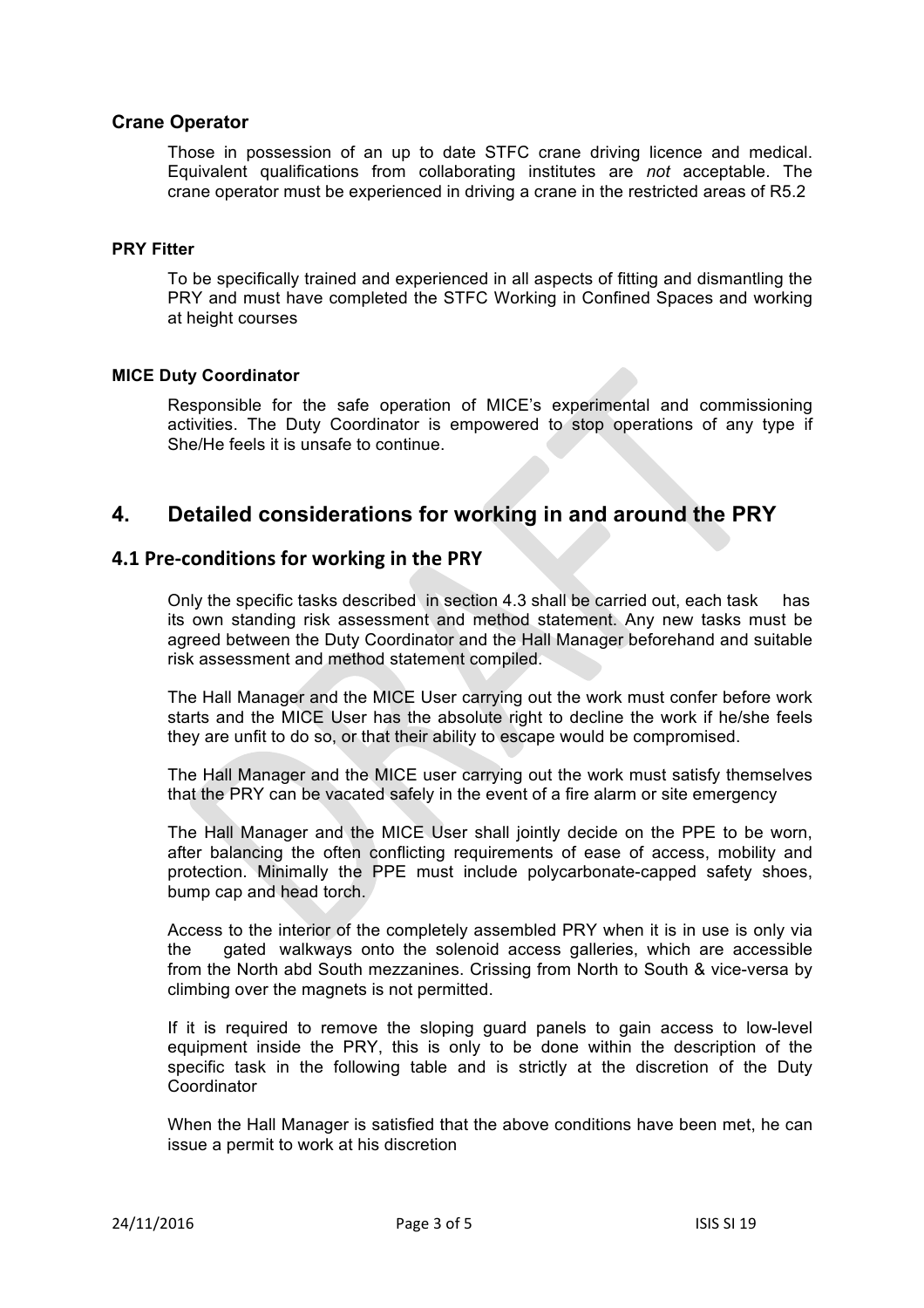#### **4.2 Emergency measures for working in the PRY**

In the event of a person being injured or trapped while working inside the PRY, the PRY platework will be dismantled in emergency. To enable this, a dedicated set of lifting gear and dismantling tools shall be kept in a cupboard specifically for this purpose. As detailed in section 4.3, a crane operator and PRY fitters must be on duty while certain tasks are being performed. First aid and any more advanced medical requirements will be dealt with through the established STFC Occupational Health and first aid framework.

#### **4.3 Lone working**

**For all tasks and situations described below in table 4.4, absolutely no lone working shall be permitted**

#### **4.4 List of Specific PRY-related operations**

| <b>Task</b>                                                              | <b>Persons</b>                                                         | <b>Training</b><br>required       | <b>Access</b><br>conditions                                                               | <b>Crane</b><br>operator<br>present | <b>PRY</b> fitter<br>present |
|--------------------------------------------------------------------------|------------------------------------------------------------------------|-----------------------------------|-------------------------------------------------------------------------------------------|-------------------------------------|------------------------------|
| modification<br><b>PRY</b><br>and assembly                               | Govans<br>Surman<br>Capocci<br>Habernicht<br><b>Nichols</b><br>Tarrant | Confined<br>spaces<br>working     | All over                                                                                  | Yes                                 | $\overline{Yes}$             |
| Absorber change and<br>module installation                               | Govans<br>Surman<br>Capocci<br>Habernicht                              | Confined<br>spaces<br>working     | End plates removed,<br>North centre plates<br>removed<br>South centre<br>plate<br>removed | Yes                                 | Yes                          |
| Cryo-head and pipe<br>servicing<br>Magnet<br>general<br>commsioning work | Magnet<br>team                                                         | <b>MICE</b><br>Magnet<br>training | Top only                                                                                  | Yes                                 | No                           |
|                                                                          |                                                                        | Confined<br>space<br>working      |                                                                                           |                                     |                              |
|                                                                          |                                                                        | Working<br>at<br>height           |                                                                                           |                                     |                              |
| Vacuum connections                                                       | Tucker<br>Govans<br>Corthold                                           | Confined<br>spaces<br>working     | End plates removed                                                                        | Yes                                 | Yes                          |
| & maintenance                                                            |                                                                        |                                   | North panel removed                                                                       |                                     |                              |
| Tracker<br>&<br>diffuser<br>maintenance                                  | <b>Barber</b><br>Tacon<br><b>Macwaters</b>                             | None                              | End plates removed                                                                        | <b>No</b>                           | No                           |
| Installation & removal<br>of LH2 system                                  | <b>Bayliss</b><br>Tucker<br>Warburton<br>Courthold                     | ATEX,<br><b>DSEAR</b>             | Top only                                                                                  | Yes                                 | No                           |
| Connect RF couplers<br>& cooling                                         | Stanley<br>Whyte                                                       |                                   | All over                                                                                  | Yes                                 | Yes                          |
|                                                                          | Ronald                                                                 | Confined                          | North & South panels                                                                      |                                     |                              |